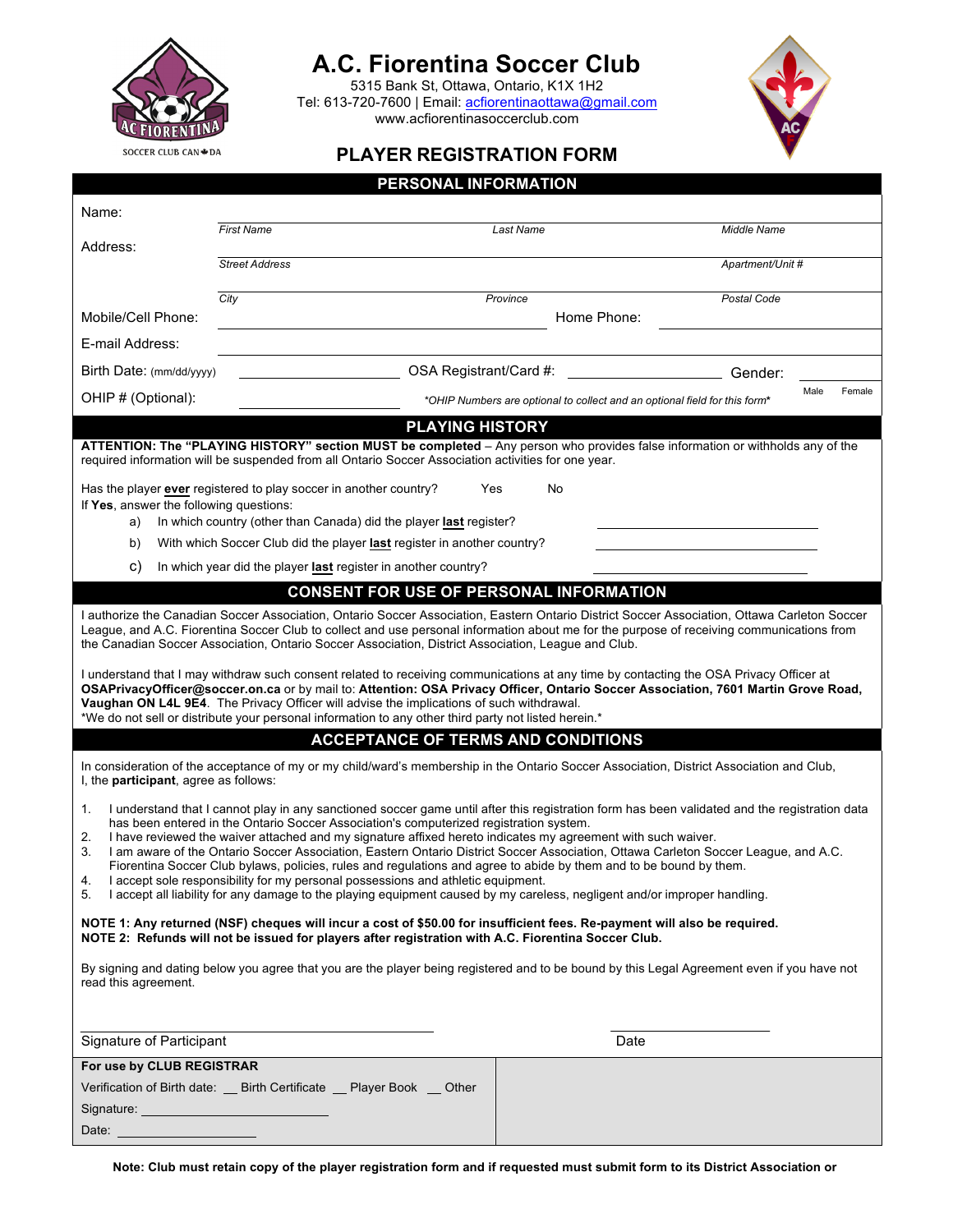

# **A.C. Fiorentina Soccer Club**



*Player Rules and Regulations Agreement*

The following rules are to be abided and adopted by A.C. Fiorentina Soccer Club players. Players (or guardians of players under 18) are to sign this document and return it to the Club Registrar by email or through their Club coach.

These rules apply to the participation in the Ottawa Carleton Soccer League (OCSL), Eastern Ontario District Soccer Association (EODSA), and the Eastern Regional Soccer League (ERSL).

\*Please note the player will not be eligible to play if all documents are not returned signed by the player.

- *1) Player registration fees must be paid in full prior to being registered. If full payment is not received the player will not be registered.*
- *2) Under no circumstances is a player to play without his/her ID Card. If the player plays without his/her ID Card, it will be the players responsibility to pay the fine set by the League. Players are responsible for applying, obtaining, and carrying their player ID card from the EODSA.*
- *3) There will be zero tolerance. Please be aware that the use of inappropriate language or violence will not be tolerated in games or practices. Players agree to respect the coaches and to listen to instruction. Breach of conduct may result in disciplinary action by the Club, up to and including: reduced playing time, game suspensions, removal from the team roster, or expulsion from the Club. Remember that your actions represent the Club as well as yourself.*
- *4) Players must provide all necessary documents (i.e. registration, agreement, and waiver) to the Club in order to be registered.*
- *5) Players agree to the Club refund policy.*
- *6) Players are not to criticize the referees no matter the outcome of the game.*
- *7) Players should arrive at least 30 minutes prior to the game start to ensure card checks are completed and the game commences on time.*
- *8) Players are responsible for arriving to the game with all necessary equipment (i.e. uniform (jersey, shorts), cleats, shin guards, socks, goalkeeper gloves, etc.).*
- *9) Players are expected to attend discipline hearings (when required) and accept the final decisions made at hearings from the OCSL/EODSA.*
- *10) Players will be held responsible for any fines incurred as a result of the players actions.*
- *11) Refunds will not be given to players after they have registered with the Club. This applies whether the player leaves the team/Club voluntarily, are removed from the team/Club, or decide to join another team/Club.*

*I accept and will abide by the above rules and regulations.*

 $\overline{\phantom{a}}$ 

Name of Player Signature of Player (or Guardian) Date

*Updated Jan. 2022*